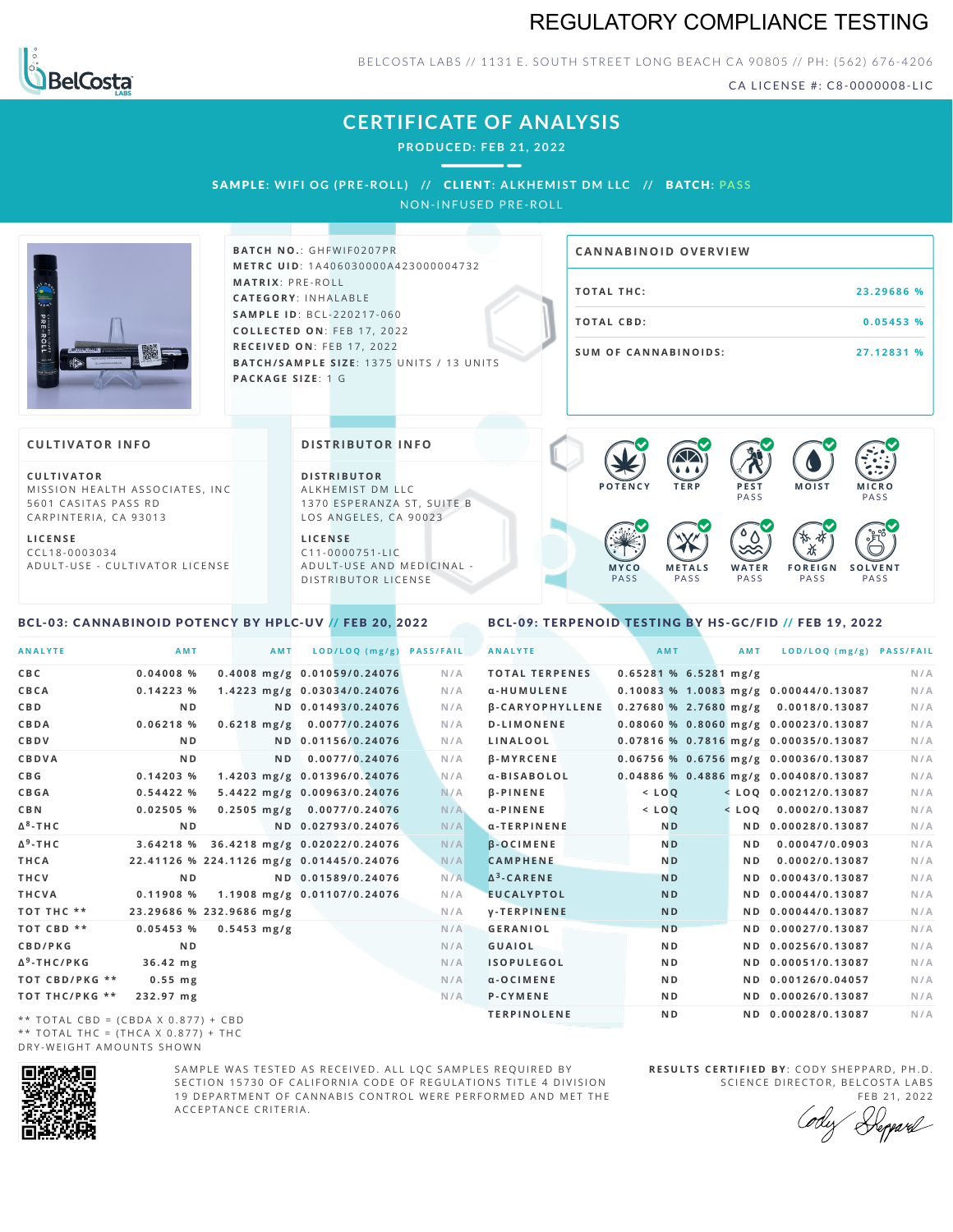## REGULATORY COMPLIANCE TESTING

#### <span id="page-1-0"></span>BCL-05: RESIDUAL PESTICIDE ANALYSIS BY LC-MS/MS ESI // FEB 19, 2022

| <b>ANALYTE</b>                          |                    | LIMIT AMT (µg/g) | LOD/LOQ (µg/g) PASS/FAIL    |                     | <b>ANALYTE</b>                             |                          | LIMIT AMT $(\mu g/g)$ | LOD/LOQ (µg/g) PASS/FAIL       |            |
|-----------------------------------------|--------------------|------------------|-----------------------------|---------------------|--------------------------------------------|--------------------------|-----------------------|--------------------------------|------------|
| <b>ABAMECTIN</b>                        | $0.1 \mu g/g$      | N D              | 0.01153/0.04                | <b>PASS</b>         | <b>MALATHION</b>                           | $0.5 \mu g/g$            | N D                   | 0.00472/0.02                   | PASS       |
| <b>ACEPHATE</b>                         | $0.1 \mu g/g$      | ND               | 0.00368/0.02                | <b>PASS</b>         | METALAXYL                                  | $2 \mu g/g$              | N D                   | 0.00503/0.02                   | PASS       |
| ACEQUINOCYL                             | $0.1 \mu g/g$      | N D              | 0.00417/0.02                | <b>PASS</b>         | <b>METHIOCARB</b>                          | Any amt                  | N D                   | 0.00503/0.02                   | PASS       |
| <b>ACETAMIPRID</b>                      | $0.1 \mu g/g$      | N D              | 0.00464/0.02                | <b>PASS</b>         | METHOMYL                                   | $1 \mu g/g$              | N D                   | 0.00494/0.02                   | PASS       |
| <b>ALDICARB</b>                         | Any amt            | N D              | 0.01109/0.04                | <b>PASS</b>         | <b>MEVINPHOS</b>                           | Any amt                  | N D                   |                                | PASS       |
| <b>AZOXYSTROBIN</b>                     | $0.1 \mu g/g$      | N D              | 0.00639/0.02                | <b>PASS</b>         | <b>MEVINPHOSI</b>                          |                          | N D                   | 0.00163/0.0084                 | N/A        |
| <b>BIFENAZATE</b>                       | $0.1 \mu g/g$      | N D              | 0.00355/0.02                | <b>PASS</b>         | <b>MEVINPHOS II</b>                        |                          | ND.                   | 0.00542/0.0316                 | N/A        |
| <b>BIFENTHRIN</b>                       | $3 \mu g/g$        | N D              | 0.00473/0.04                | <b>PASS</b>         | <b>MYCLOBUTANIL</b>                        | $0.1 \mu g/g$            | N D                   | 0.00867/0.04                   | PASS       |
| <b>BOSCALID</b>                         | $0.1 \mu g/g$      | N D              | 0.00494/0.02                | <b>PASS</b>         | <b>NALED</b>                               | $0.1 \mu g/g$            | N D                   | 0.00328/0.02                   | PASS       |
| CARBARYL                                | $0.5 \mu g/g$      | N D              | 0.00295/0.02                | <b>PASS</b>         | OXAMYL                                     | $0.5 \mu g/g$            | N D                   | 0.00455/0.02                   | PASS       |
| CARBOFURAN                              | Any amt            | N D              | 0.00613/0.02                | <b>PASS</b>         | PACLOBUTRAZOL                              | Any amt                  | N D                   | 0.00714/0.04                   | PASS       |
| CHLORANTRANIL-<br><b>IPROLE</b>         | $10 \mu g/g$       | N D              | 0.00697/0.04                | PASS                | <b>PERMETHRIN</b>                          | $0.5 \mu g/g$            | N D                   |                                | PASS       |
| <b>CLOFENTEZINE</b>                     |                    | N D              | 0.0054/0.02                 | <b>PASS</b>         | PERMETHRIN CIS                             |                          | N D                   | 0.00237/0.0082                 | N/A        |
|                                         | $0.1 \mu g/g$      | N D              | 0.00215/0.02                | <b>PASS</b>         | PERMETHRIN TRANS                           |                          | N D                   | 0.00245/0.0118                 | N/A        |
| <b>COUMAPHOS</b><br><b>CYFLUTHRIN</b>   | Any amt            | N D              | 0.05508/0.2                 | <b>PASS</b>         | <b>PHOSMET</b>                             | $0.1 \mu g/g$            | N D                   | 0.0043/0.02                    | PASS       |
| CYPERMETHRIN                            | $2 \mu g/g$        | N D              | 0.00556/0.04                | <b>PASS</b>         | PIPERONYLBUTO-<br>XIDE                     | $3 \mu g/g$              | N D                   | 0.00247/0.02                   | PASS       |
| <b>DAMINOZIDE</b>                       | 1 $\mu$ g/g        | N D              | 0.00227/0.04                | PASS                | <b>PRALLETHRIN</b>                         | $0.1 \mu g/g$            | N D                   | 0.00392/0.02                   | PASS       |
| <b>DIAZINON</b>                         | Any amt            | N D              | 0.00487/0.02                | <b>PASS</b>         | PROPICONAZOLE                              |                          | N D                   | 0.0024/0.02                    | PASS       |
| <b>DIMETHOATE</b>                       | $0.1 \mu g/g$      | N D              | 0.00354/0.02                | PASS                | <b>PROPOXUR</b>                            | $0.1 \mu g/g$            | N D                   | 0.00374/0.02                   | PASS       |
| <b>DIMETHOMORPH</b>                     | Any amt            | ND               |                             | PASS                | <b>PYRETHRINS</b>                          | Any amt<br>$0.5 \mu g/g$ | N D                   | 0.00726/0.04                   | PASS       |
| <b>DIMETHOMORPH I</b>                   | $2 \mu g/g$        | ND               | 0.00109/0.0078              | N/A                 | PYRIDABEN                                  |                          | N D                   | 0.0034/0.02                    | PASS       |
|                                         |                    |                  |                             |                     |                                            | $0.1 \mu g/g$            |                       |                                | PASS       |
| <b>DIMETHOMORPH II</b>                  |                    | ND               | 0.0015/0.0122               | N/A                 | <b>SPINETORAM</b>                          | $0.1 \mu g/g$            | N D                   |                                |            |
| <b>ETHOPROPHOS</b><br><b>ETOFENPROX</b> | Any amt<br>Any amt | N D<br>N D       | 0.0041/0.02<br>0.00274/0.02 | <b>PASS</b><br>PASS | <b>SPINETORAM J</b><br><b>SPINETORAM L</b> |                          | N D<br>N D            | 0.00329/0.016<br>0.00157/0.016 | N/A<br>N/A |
| <b>ETOXAZOLE</b>                        | $0.1 \mu g/g$      | ND               | 0.00385/0.02                | <b>PASS</b>         | <b>SPINOSAD</b>                            | $0.1 \mu g/g$            | N D                   |                                | PASS       |
| <b>FENHEXAMID</b>                       | $0.1 \mu g/g$      | N D              | 0.01055/0.02                | <b>PASS</b>         | SPINOSAD A                                 |                          | N D                   | 0.00205/0.01438                | N/A        |
| <b>FENOXYCARB</b>                       | Any amt            | N D              | 0.00175/0.02                | <b>PASS</b>         | <b>SPINOSAD D</b>                          |                          | N <sub>D</sub>        | 0.00104/0.00498                | N/A        |
| <b>FENPYROXIMATE</b>                    | $0.1 \mu g/g$      | N D              | 0.00481/0.02                | <b>PASS</b>         | <b>SPIROMESIFEN</b>                        | $0.1 \mu g/g$            | N D                   | 0.00944/0.04                   | PASS       |
| <b>FIPRONIL</b>                         | Any amt            | N D              | 0.00478/0.02                | <b>PASS</b>         | <b>SPIROTETRAMAT</b>                       | $0.1 \mu g/g$            | N D                   | 0.00208/0.02                   | PASS       |
| <b>FLONICAMID</b>                       | $0.1 \mu g/g$      | N D              | 0.00398/0.02                | <b>PASS</b>         | <b>SPIROXAMINE</b>                         | Any amt                  | N D                   | 0.00344/0.02                   | PASS       |
| <b>FLUDIOXONIL</b>                      | $0.1 \mu g/g$      | N D              | 0.01369/0.04                | <b>PASS</b>         | <b>TEBUCONAZOLE</b>                        | $0.1 \mu g/g$            | N D                   | 0.00816/0.04                   | PASS       |
| HEXYTHIAZOX                             | 0.1 µg/g           | N D              | 0.00297/0.02                | <b>PASS</b>         | <b>THIACLOPRID</b>                         | Any amt                  | N D                   | 0.0039/0.02                    | PASS       |
| <b>IMAZALIL</b>                         | Any amt            | N D              | 0.0056/0.02                 | PASS                | <b>THIAMETHOXAM</b>                        | $5 \mu g/g$              | N D                   | 0.00358/0.02                   | PASS       |
| <b>IMIDACLOPRID</b>                     | $5 \mu g/g$        | ND               | 0.00645/0.02                | <b>PASS</b>         | TRIFLOXYSTROB-                             |                          |                       |                                |            |
| KRESOXIM-<br>METHYL                     | $0.1 \mu g/g$      | N D              | 0.00339/0.02                | <b>PASS</b>         | 1 <sub>N</sub>                             | $0.1 \mu g/g$            | N D                   | 0.00421/0.02                   | PASS       |

### BCL-13: PESTICIDE TESTING BY GC/MS // FEB 19, 2022

| <b>ANALYTE</b>         | LIMIT         | $AMT$ ( $\mu g/g$ ) | $LOD/LOQ$ ( $\mu g/g$ ) | <b>PASS/FAIL</b> |
|------------------------|---------------|---------------------|-------------------------|------------------|
| <b>CAPTAN</b>          | $0.7 \mu g/g$ | N <sub>D</sub>      | 0.01977/0.06            | <b>PASS</b>      |
| <b>CHLORDANE</b>       | Any amt       | N <sub>D</sub>      |                         | <b>PASS</b>      |
| <b>CHLORDANE CIS</b>   |               | N <sub>D</sub>      | 0.01199/0.03            | N/A              |
| <b>CHLORDANE TRANS</b> |               | N <sub>D</sub>      | 0.01082/0.03            | N/A              |
| <b>CHLORFENAPYR</b>    | Any amt       | N <sub>D</sub>      | 0.01364/0.06            | <b>PASS</b>      |

| <b>ANALYTE</b>                      | LIMIT         | AMT $(\mu g/g)$ | LOD/LOQ (µg/g) | <b>PASS/FAIL</b> |
|-------------------------------------|---------------|-----------------|----------------|------------------|
| <b>CHLORPYRIFOS</b>                 | Any amt       | N D             | 0.01653/0.06   | <b>PASS</b>      |
| <b>DICHLORVOS</b>                   | Any amt       | N <sub>D</sub>  | 0.01165/0.06   | <b>PASS</b>      |
| <b>METHYL PARATHION</b>             | Any amt       | N <sub>D</sub>  | 0.00851/0.06   | <b>PASS</b>      |
| PENTACHLORONI-<br><b>TROBENZENE</b> | $0.1 \mu g/g$ | N <sub>D</sub>  | 0.01282/0.06   | <b>PASS</b>      |